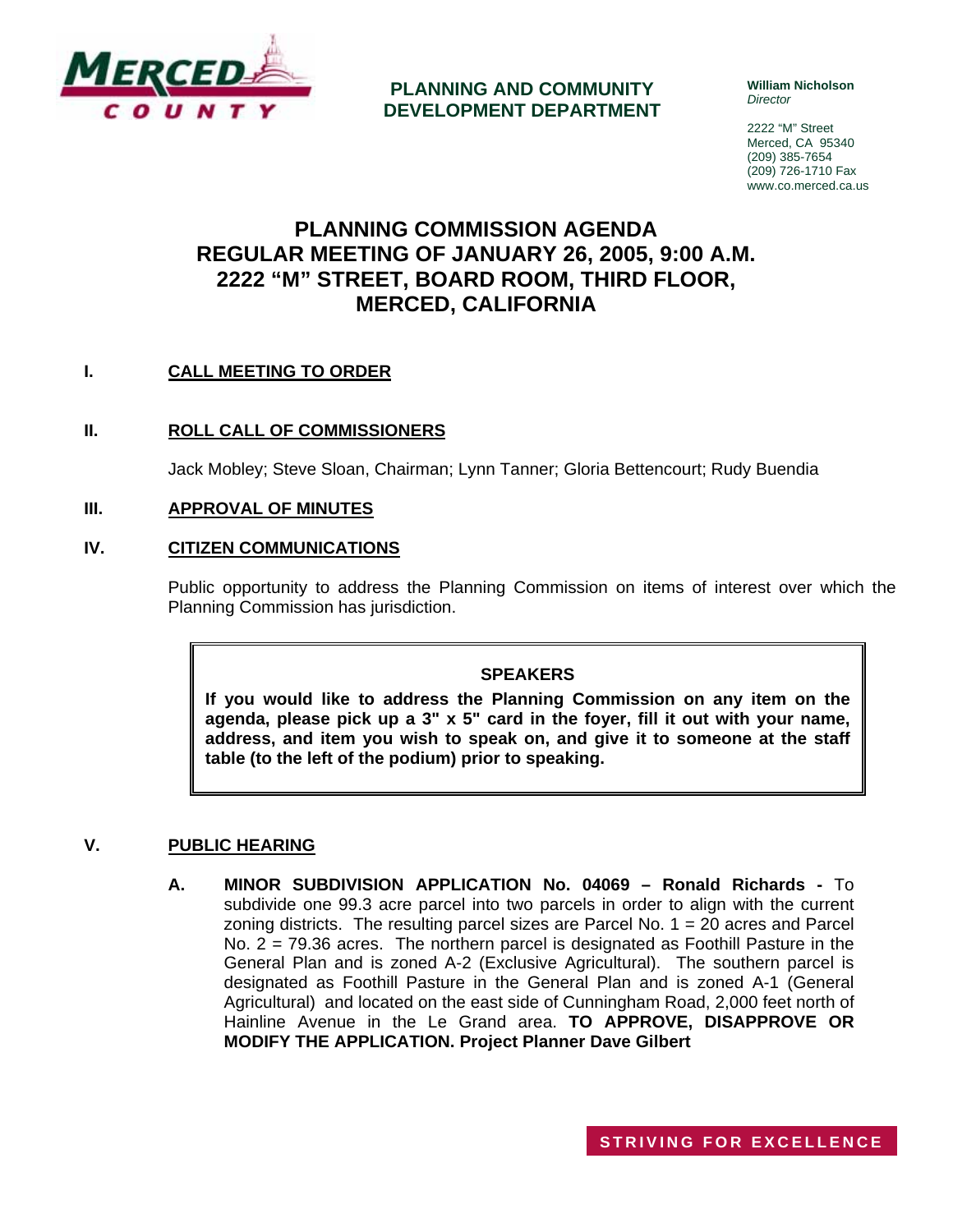**Planning Commission Regular Agenda for meeting of January 26, 2004 Page 2** 

> **B. CONDITIONAL USE PERMIT NO. 04010 – Dolores Tagge -** To legalize a third residence and add three more residences for family members for a total of six homes on a 34.4 acre parcel. The property is located north of August Road approximately 500 feet east of State Route 165 in the Hilmar area designated as Agricultural in the General Plan and zoned A-1 (General Agricultural). **TO APPROVE, DISAPPROVE OR MODIFY THE APPLICATION. Project Planner Robert King**

#### **VI. CORRESPONDENCE**

## **VI. GENERAL BUSINESS**

Briefing on the Master Development Plan to Accomplish the 1996 Reuse Plan for Castle Airport.

#### **DIRECTOR'S REPORT**

## **VII. ADJOURNMENT**

## **APPEALS**

Any person may appeal any action of the Planning Director or Planning Commission within five (5) calendar days after the day the action is made. [Within ten (10) calendar days of action on subdivisions]. The deadline for appeals of Planning Commission actions, excluding subdivisions, is 5:00 p.m. on the Monday following the Planning Commission meeting. Please note that appeals may not be submitted on days that the County is officially closed.

Appeals of Planning Director's actions may be filed with the Planning Department and appeals of Planning Commission actions may be filed with the Clerk of the Board of Supervisors. Appeals must state appellant's name, action appealed and reasons for appeal. A filing fee set by Resolution of the Board of Supervisors must be submitted with the written appeal.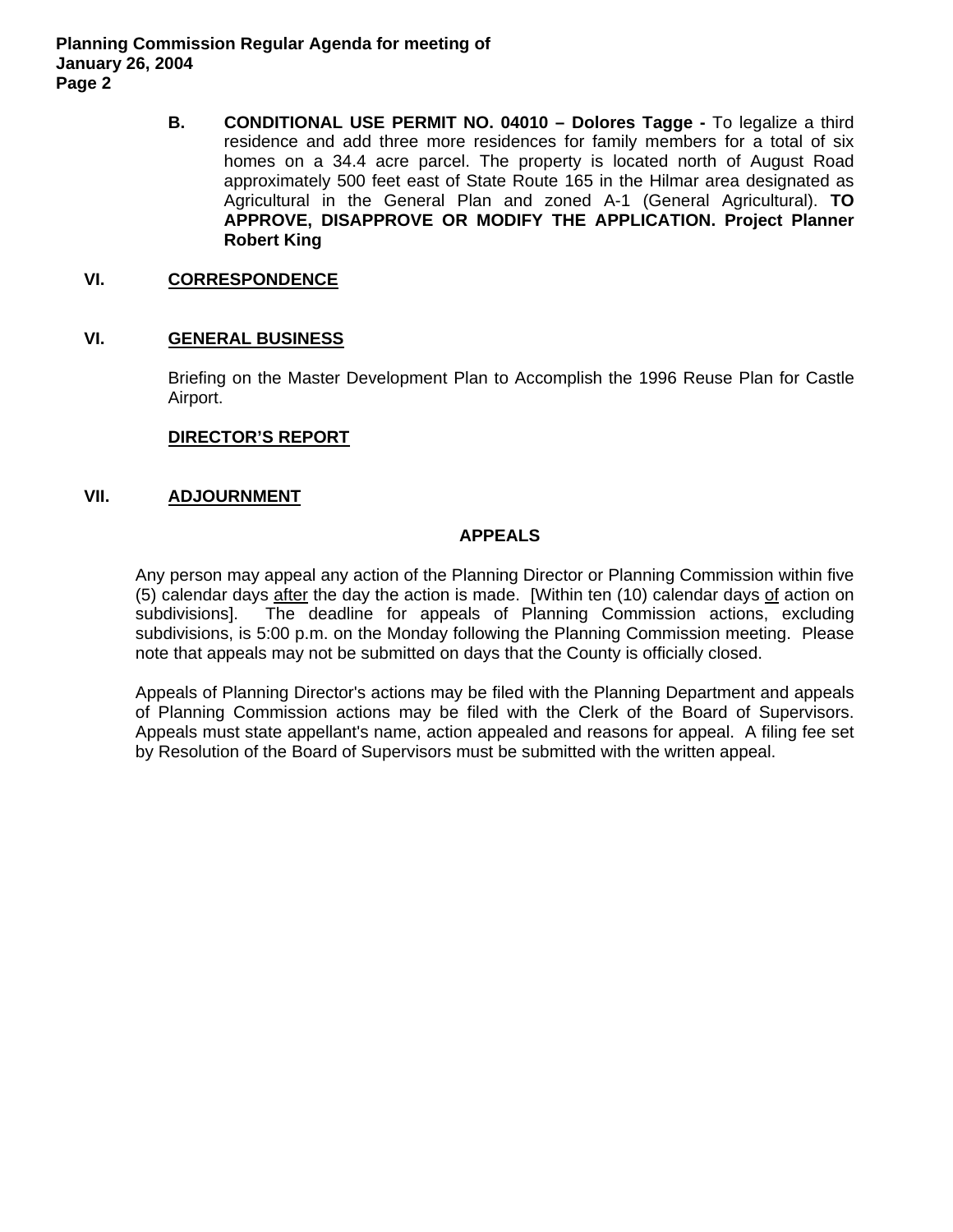# **MERCED COUNTY PLANNING COMMISSION MINUTES FOR MEETING OF JANUARY 26, 2005**

A recording on tape and original minutes (for reference purposes only) of the Merced County Planning Commission meeting of January 26, 2005, are available in the Merced County Planning and Community Development Department, 2222 "M" Street, Second Floor, Merced, California.

# **I. CALL MEETING TO ORDER**

The regularly scheduled meeting of the Merced County Planning Commission was called to order at 9:12 a.m., on January 26, 2005, in the Board Chambers located at 2222 "M" Street, Third Floor, Merced, California.

# **II. ROLL CALL OF COMMISSIONERS**

| <b>Commissioners Present:</b> | <b>Commissioner Jack Mobley</b><br><b>Commissioner Steve Sloan-Chairman</b><br><b>Commissioner Lynn Tanner</b><br><b>Commissioner Gloria Bettencourt</b><br><b>Commissioner Rudy Buendia</b>           |
|-------------------------------|--------------------------------------------------------------------------------------------------------------------------------------------------------------------------------------------------------|
| <b>Staff Present:</b>         | William Nicholson, Planning and Community Development<br>Director<br>Keith Woodcock, Assistant Director<br>Kim Lewallen, Recording Secretary<br>David Gilbert, Planner III<br>Robert King, Planner III |
| Legal Staff:                  | Ruben Castillo, County Counsel                                                                                                                                                                         |

# **III. APPROVAL OF MINUTES**

Commissioners Absent: None

# **M/S MOBLEY – TANNER, AND CARRIED BY A VOTE OF 5 - 0, THE PLANNING COMMISSION APPROVED THE MINUTES OF DECEMBER 1, 2004.**

# **IV. CITIZEN COMMUNICATIONS**

None

# **V. PUBLIC HEARINGS**

**A. MINOR SUBDIVISION APPLICATION No. 04069 – Ronald Richards -** To subdivide one 99.3 acre parcel into two parcels in order to align with the current zoning districts. The resulting parcel sizes are Parcel No.  $1 = 20$  acres and Parcel No. 2 = 79.36 acres. The northern parcel is designated as Foothill Pasture in the General Plan and is zoned A-2 (Exclusive Agricultural). The southern parcel is designated as Foothill Pasture in the General Plan and is zoned A-1 (General Agricultural) and located on the east side of Cunningham Road, 2,000 feet north of Hainline Avenue in the Le Grand area. **TO APPROVE, DISAPPROVE OR MODIFY THE APPLICATION. Project Planner Dave Gilbert**

**This item has been continued to the February 23, 2005 meeting at the request of the applicants representative, Bedesen, Cardoza and Associates to bring this to the Le Grand MAC for further discussion.**